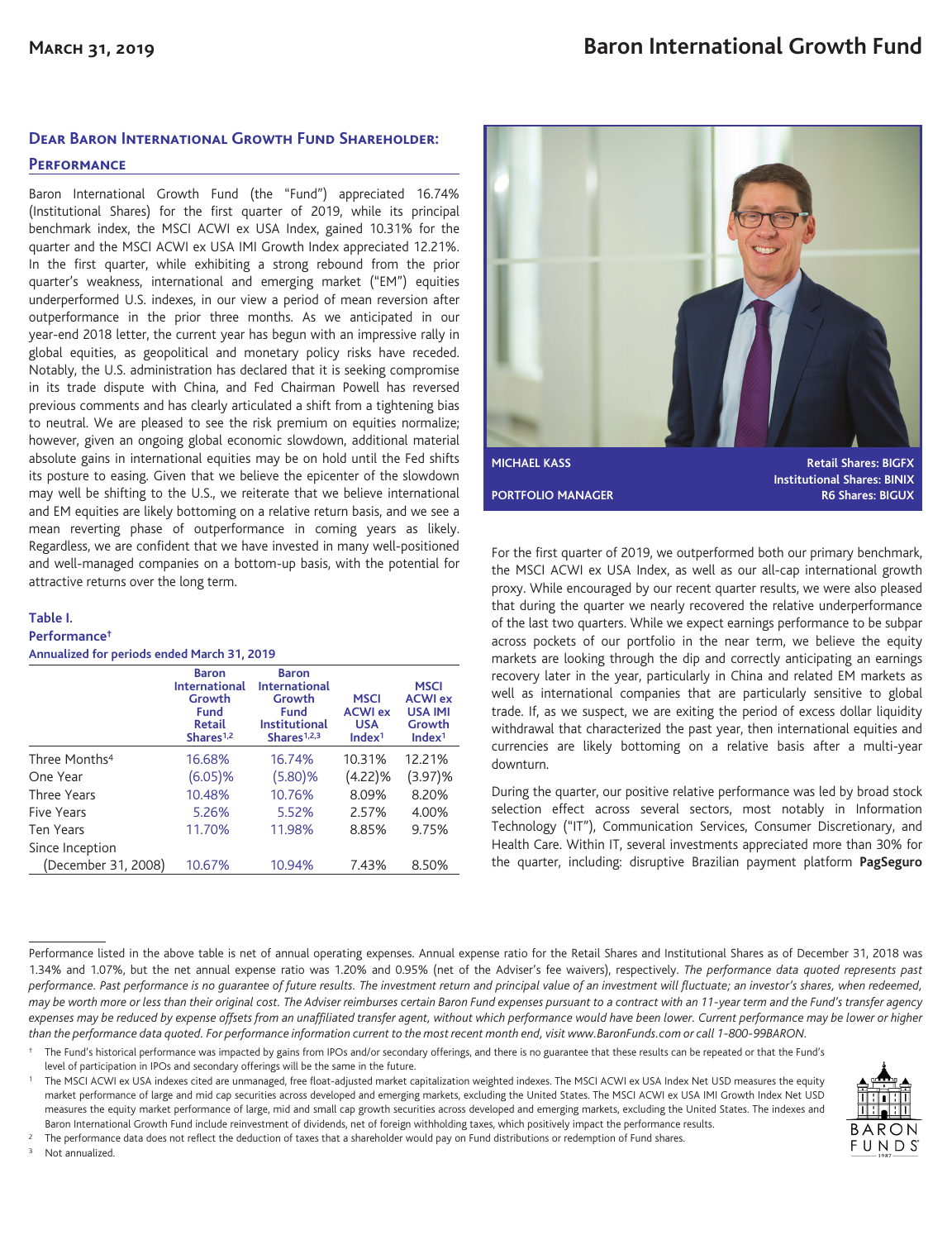# **Baron International Growth Fund**

**Digital Ltd**., which rose 59%; **Constellation Software, Inc.**; **Worldpay, Inc.**, also a payment platform provider that received a takeover offer during the quarter; **Wix.com Ltd.**, the Israel-based website developer and e-commerce enabler; and **BlackBerry Limited**. Within Communication Services, relative outperformance was driven by: **Square Enix Holdings Co., Ltd.**, a Japanese video game developer; **China Tower Corporation Limited**, a key component of our 5G theme and highlighted in our last letter; as well as **Momo Inc**. and **YY Inc.**, both leaders in the live streaming media segment in China with new catalysts emerging in allied businesses. Within Consumer Discretionary, performance was led by: **Arco Platform Limited**, a Brazilian digital education platform developer; **Mercari Inc.**, a fast-growing online operator of a second-hand goods marketplace in Japan; and **B&M European Value Retail S.A.**, predominantly a U.K. value retail leader. Our Health Care outperformance was driven by continued gains in: **argenx SE**, a biotechnology company with an antibody discovery platform; **Dechra Pharmaceuticals PLC**, a leading veterinary pharmaceutical player; **Takeda Pharmaceutical Company Limited** of Japan; and **Zai Lab Limited**, a Chinabased and research driven biotechnology developer.

In a quarter characterized by unusually broad strength across the portfolio, with many investments rebounding strongly from the prior period, there were no sectors with meaningful offsetting underperformance, however our cash position in a strong market detracted from relative performance during the quarter.

From a country perspective, strong relative performance was driven by our investments in Japan, China, and Brazil; and was offset modestly by positions in Argentina, India, and Finland.

### **Table II.**

#### **Top contributors to performance for the quarter ended March 31, 2019**

|                              | Percent<br><b>Impact</b> |
|------------------------------|--------------------------|
| argenx SE                    | 0.78%                    |
| Constellation Software, Inc. | 0.66                     |
| PagSeguro Digital Ltd.       | 0.63                     |
| Arco Platform Limited        | 0.58                     |
| Futu Holdings Limited        | 0.58                     |

**argenx SE** is a Dutch biotech company developing innovative antibody therapies for cancer and auto-immune diseases. Recent strong performance comes from a previously undisclosed milestone payment from AbbVie on an underfollowed asset in argenx's pipeline and the signing of an exclusive licensing deal with Halozyme to utilize Halozyme's subcutaneous technology that practically assures argenx's lead in the FcRn market. We believe argenx's FcRn platform is one of the most valuable assets in the biotechnology development space.

**Constellation Software, Inc.** is a holding company that owns and operates approximately 200 small- and medium-sized software businesses. Shares rose after Constellation reported a record year of capital deployment at stable returns, along with a special dividend, indicating the company is open to returning excess capital to shareholders. We believe Constellation will have ample opportunity to deploy capital, as it has more than 30,000 acquisition targets in its funnel and a motivated, decentralized employee base that can leverage unique niche industry relationships over time.

Shares of **PagSeguro Digital Ltd.**, a payment processor and merchant acquirer, rose in the quarter due to improving sentiment in Brazil and the muted impact of competitive offerings among the company's micromerchant customer base. We retain conviction, as we believe PagSeguro will continue to build out a product ecosystem allowing the company to offer digital banking products to its customers.

**Arco Platform Limited** is a Brazilian technology company providing educational content and software solutions to private K-12 schools. Arco is a one-stop shop for schools, replacing several publishing and system vendors. The company has grown rapidly and currently serves more than 1,000 schools. Shares increased after Arco reported successful bookings, which accelerated organic growth. Arco is in the early stages of disrupting a legacy industry with a modern learning platform, enabling better results for students and schools.

**Futu Holdings Limited** is a China-based financial technology company with an online brokerage platform that enables individual investors in China, Hong Kong, and the U.S. to trade securities listed in China and abroad. Shares of Futu rose following its IPO in March. We see attractive growth opportunities for Futu given its tech-driven background, robust trading platform, and relationship with Tencent, a major shareholder in the company.

### **Table III.**

**Top detractors from performance for the quarter ended March 31, 2019**

|                                   | Percent<br>Impact |
|-----------------------------------|-------------------|
| Sony Corporation                  | $-0.13%$          |
| Cimpress N.V.                     | $-0.11$           |
| Horizon Discovery Group plc       | $-0.11$           |
| Adaptimmune Therapeutics plc      | $-0.10$           |
| Bolsas y Mercados Argentinos S.A. | $-0.09$           |

Shares of **Sony Corporation** detracted during the quarter due to concerns over gaming growth sustainability following a record year in its Playstation network segment. In addition, competing platforms announcing next generation streaming created uncertainty around Sony's leadership in the ever-changing world of digital entertainment. We continue to believe in Sony's ability to adapt to new market environments, and we remain confident in the stock's long-term prospects.

**Cimpress N.V.** is an e-commerce company selling mass customized printing products at a lower unit cost and at higher gross margins than other printing companies. Shares declined in the quarter after the company reduced its annual guidance due to execution difficulties on its marketing initiatives, increasing competition on ads, and pricing competition on products. We sold our shares as we believe the growing competitive intensity could result in lower returns.

**Horizon Discovery Group plc** is a U.K.-based diagnostics company organized around the marketing of CRISPR-based solutions for research biologists. With the appointment of a new CEO, and a completely undeveloped end market that is ripe for growth, we think Horizon is in the early phases of long-term value creation, and we retain conviction despite recent weakness in the stock price.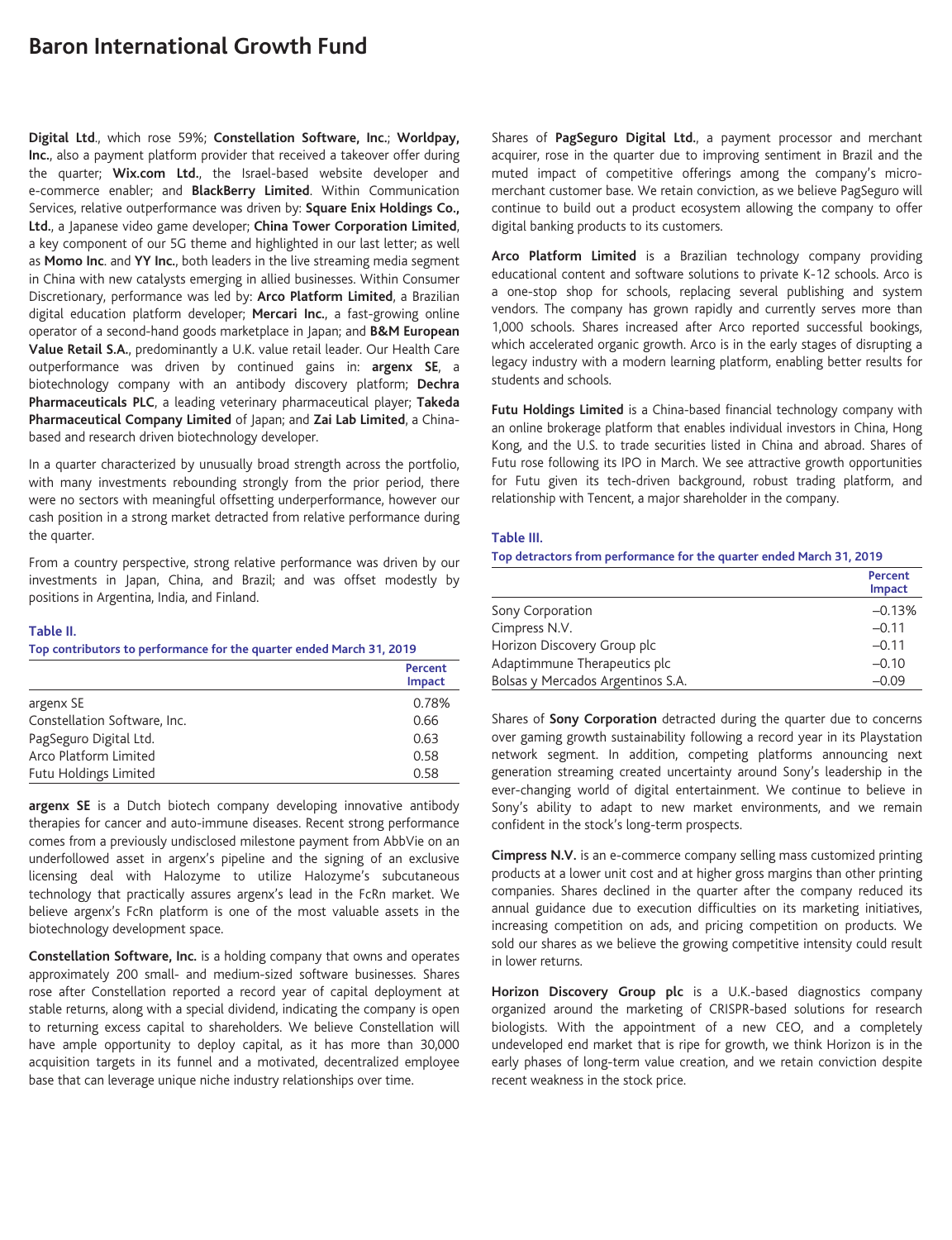**Adaptimmune Therapeutics plc** is a U.K.-based biotechnology company developing cellular therapies against solid tumors. Shares declined due to an update of early data that showed limited response in the first six patients dosed with cellular therapy. More meaningful updates are expected in the second quarter of 2019, at which point we expect to be able to make a more informed assessment. We retain our modest-sized our position in the company due to the high-risk nature of this investment.

**Bolsas y Mercados Argentinos S.A.** is Argentina's only fully integrated securities market and depository institution. Shares declined after Bolsas missed estimates due to lower financial income and weak volumes in equities and assets under custody. In addition, Argentine equities were impacted by high inflation, resulting in currency devaluation, higher benchmark rates, and slowed economic growth. We retain conviction, as Argentina's capital markets are underdeveloped, there is an improved regulatory framework for listings, and we see unexploited revenue opportunities for Bolsas.

## **Portfolio Structure**

## **Table IV.**

**Top 10 holdings as of March 31, 2019 – Developed Countries**

|                                       | <b>Percent of</b><br><b>Net Assets</b> |
|---------------------------------------|----------------------------------------|
| argenx SE                             | 2.6%                                   |
| Constellation Software, Inc.          | 2.1                                    |
| Takeda Pharmaceutical Company Limited | 1.9                                    |
| AstraZeneca PLC                       | 1.8                                    |
| RIB Software SE                       | 1.8                                    |
| Nestle S.A.                           | 1.8                                    |
| <b>KEYENCE CORPORATION</b>            | 1.7                                    |
| Aena SME, S.A.                        | 1.7                                    |
| Linde Public Limited Company          | 1.7                                    |
| Experian plc                          | 1.6                                    |

## **Table V.**

## **Top five holdings as of March 31, 2019 – Emerging and Frontier Countries**

|                                    | <b>Percent of</b><br><b>Net Assets</b> |
|------------------------------------|----------------------------------------|
| Arco Platform Limited              | 1.7%                                   |
| Futu Holdings Limited              | 1.6                                    |
| PagSeguro Digital Ltd.             | 1.4                                    |
| Zai Lab Limited                    | 12                                     |
| Petroleo Brasileiro S.A. Petrobras | 1 O                                    |

### **Table VI.**

#### **Percentage of securities in developed markets as of March 31, 2019**

|                      | <b>Percent of</b><br><b>Net Assets</b> |
|----------------------|----------------------------------------|
| Japan                | 12.4%                                  |
| United Kingdom       | 11.8                                   |
| France               | 6.6                                    |
| Canada               | 5.8                                    |
| Germany              | 5.7                                    |
| Netherlands          | 4.4                                    |
| <b>United States</b> | 3.8                                    |
| Israel               | 3.0                                    |
| Norway               | 2.6                                    |
| Switzerland          | 2.5                                    |
| Ireland              | 2.4                                    |
| Spain                | 2.4                                    |
| Finland              | 1.4                                    |
| Sweden               | 1.1                                    |
| Australia            | 1.1                                    |
| Belgium              | 1.1                                    |

#### **Table VII.**

**Percentage of securities in emerging and frontier markets as of March 31, 2019**

|               | <b>Percent of</b><br><b>Net Assets</b> |
|---------------|----------------------------------------|
| China         | 10.7%                                  |
| India         | 5.1                                    |
| <b>Brazil</b> | 4.8                                    |
| Mexico        | 1.3                                    |
| Argentina     | 1.1                                    |
| Russia        | 1.0                                    |
| Korea         | 0.9                                    |
| Panama        | 0.4                                    |
| Indonesia     | 0.3                                    |
| Nigeria       | 0.1                                    |

The Fund may invest in companies of any market capitalization, and we strive to maintain broad diversification by market cap. As of 3/31/2019, the Fund's median market cap was \$8.8 billion, and it had approximately 51.0% in large- and giant-cap companies, 31.9% in mid-cap companies, and 10.9% in small- and micro-cap companies, as defined by Morningstar, with the remainder in cash.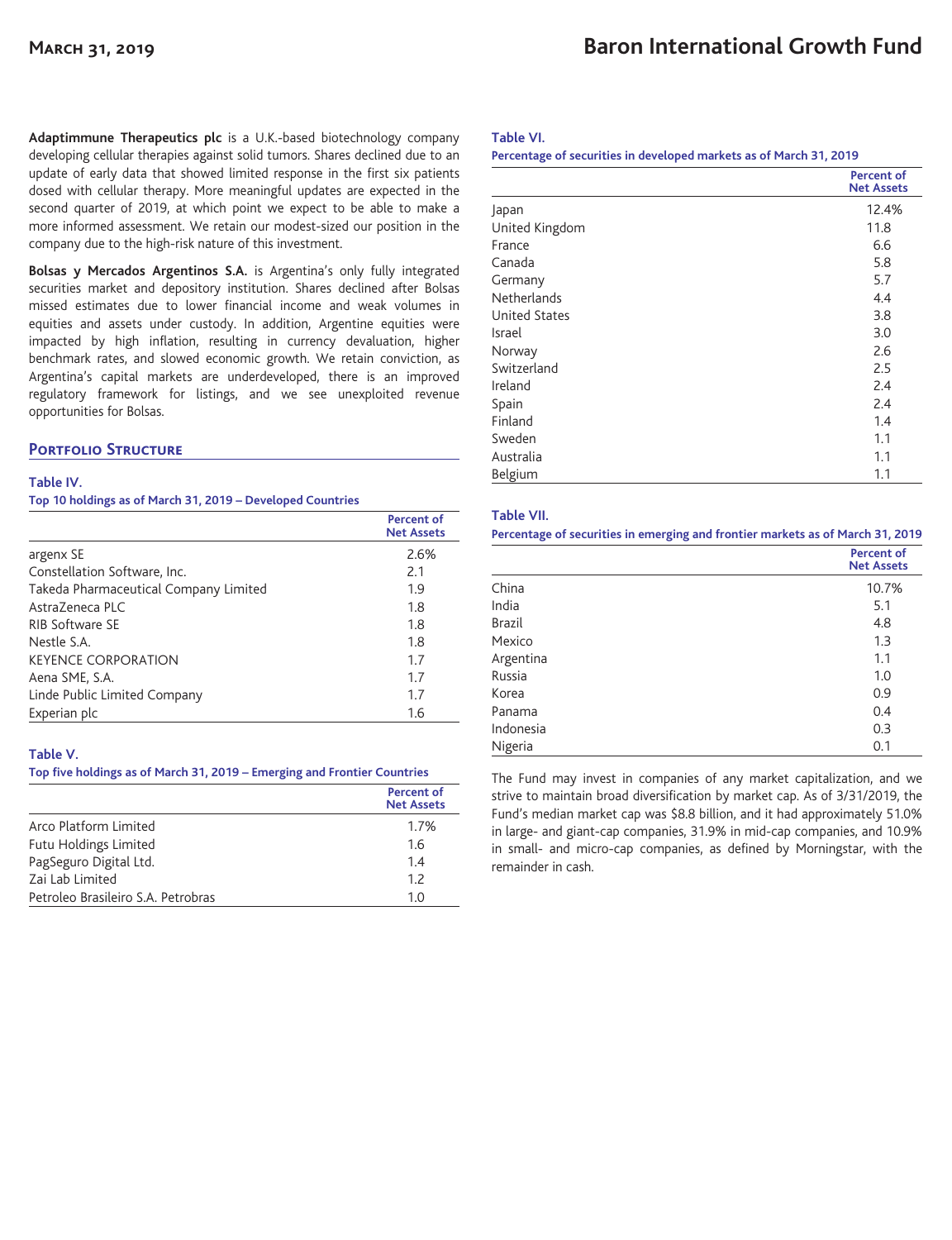# **Baron International Growth Fund**

## **Recent Activity**

During the quarter, we initiated several positions, many in the EM arena, as we perceive catalysts in place to form a relative bottom in this asset class. Within the developed international markets, we initiated a position in **Telefonaktiebolaget LM Ericsson**, the Swedish wireless telecom equipment vendor, as an additional investment in our 5G theme, **NEXON Co., Ltd.**, a Japan-based video game developer that we believe is well positioned to leverage its intellectual property subsequent to a strategic tie-up in process, and **Okamoto Industries, Inc.**, a Japanese manufacturer of high-end condoms, which has successfully entered the China market. We also participated in the IPO of **Futu Holdings Limited**, a financial technology company whose proprietary online trading platform allows its clients, largely in Hong Kong and China, to invest and trade worldwide. During the quarter, we took advantage of market weakness to add materially to our India financialization theme, with new investments in **Max Financial Services Limited**, a leading insurance player, and **RBL Bank Limited**, a fast-growing private sector bank with, in our view, a capable management team, while also adding to our existing position in **HDFC Bank Limited**. In addition, within our China value-added theme, we initiated positions in **GDS Holdings Limited**, a leading data center operator and **Hangzhou Hikvision Digital Technology Co., Ltd.**, a global leader in security and surveillance systems, while adding to our position in internet giant **Tencent Holdings Limited**. Finally, we initiated a position in **Reliance Industries Limited**, which is engaged in what we see as an exciting transformation, leveraging and investing its considerable cash flow from oil refining into a disruptive position in data communications, modern retail, e-commerce and media & entertainment. Given recent government and regulatory rulings that we believe favor domestic internet companies, we believe Reliance will emerge as the most likely "Amazon of India" in coming years. During the quarter, we also added meaningfully to our existing investments in **Nestlé S.A**. of Switzerland, **RIB Software SE**, the German engineering and construction software leader, and **Takeda Pharmaceutical Company Limited** of Japan.

During the quarter, we exited several investments, including **Mitsubishi UFJ Financial Group, Inc.**, **America Movil, S.A.B. de C.V.**, **ZOZO, Inc.** and **Intertek Group plc** largely due to deteriorating longer-term earnings growth visibility, in our view. We also reduced exposure to several investments, including **Nokia Corporation**, **Danone SA**, **AstraZeneca PLC**, and **Abcam plc**, as recent appreciation and/or the potential for deteriorating fundamentals caused us to favor alternative investments.

## **Outlook**

Our year-end 2018 letter proved prescient as we posited, "[L]ooking ahead, in the near term, we believe a rally in global equities is more likely than a further decline, as markets begin to anticipate a de-escalation of protectionist measures and improving global trading conditions, as well as a more flexible Fed mandate." Further, "[S]hould the outlook for foreign and trade policy reduce pressure on China, and Fed policy shift to a marginally more accommodative stance, we believe many of our existing investments offer material upside from current levels." During this year's first quarter, many of the most impaired equities and currencies of the prior six months staged impressive recoveries as the above catalysts materialized much as we had anticipated–though most remain well below their highs from the prior year. We view the recent reversal in performance of global equities as largely justified, as policy and economic tail risks have de-escalated, and China has continued to incrementally introduce targeted stimulus measures and broad reforms.

While we are certainly encouraged with the turn of events, as we look forward from here, we question whether global economic conditions will underwrite further gains for global equities in the near term. While we are increasingly confident that we are at or near an important inflection point in market leadership, where international and EM equities and currencies can begin a period of sustained outperformance, we are less confident in the near-term outlook for the U.S. economy, corporate earnings, and equities. While global equities have re-priced to reflect declining policy tail risks and now discount forward Fed rate cuts, we suspect that the Fed's shift to neutral also suggests rising risks to the U.S. economy and corporate earnings, and we believe capital markets may need to retest lower levels in order to coax the Fed into full-scale easing mode. In our view, China's increasingly aggressive response to weak domestic conditions suggests a bottom and enhanced forward-looking earnings, while we suspect U.S. corporate earnings expectations may be peaking. The U.S. equity market has vastly outperformed its international peers as the U.S. is driven by domestic consumption and has further benefited from fiscal stimulus and tax-incented investment, and we believe we are likely entering a period where the waning of such effects will lead to a mean reversion in equity performance.

Regarding the international and EM outlook, we believe the near-term resolution of at least a portion of Brexit uncertainty would be a welcome catalyst for U.K. and European equity markets, as valuation discounts in